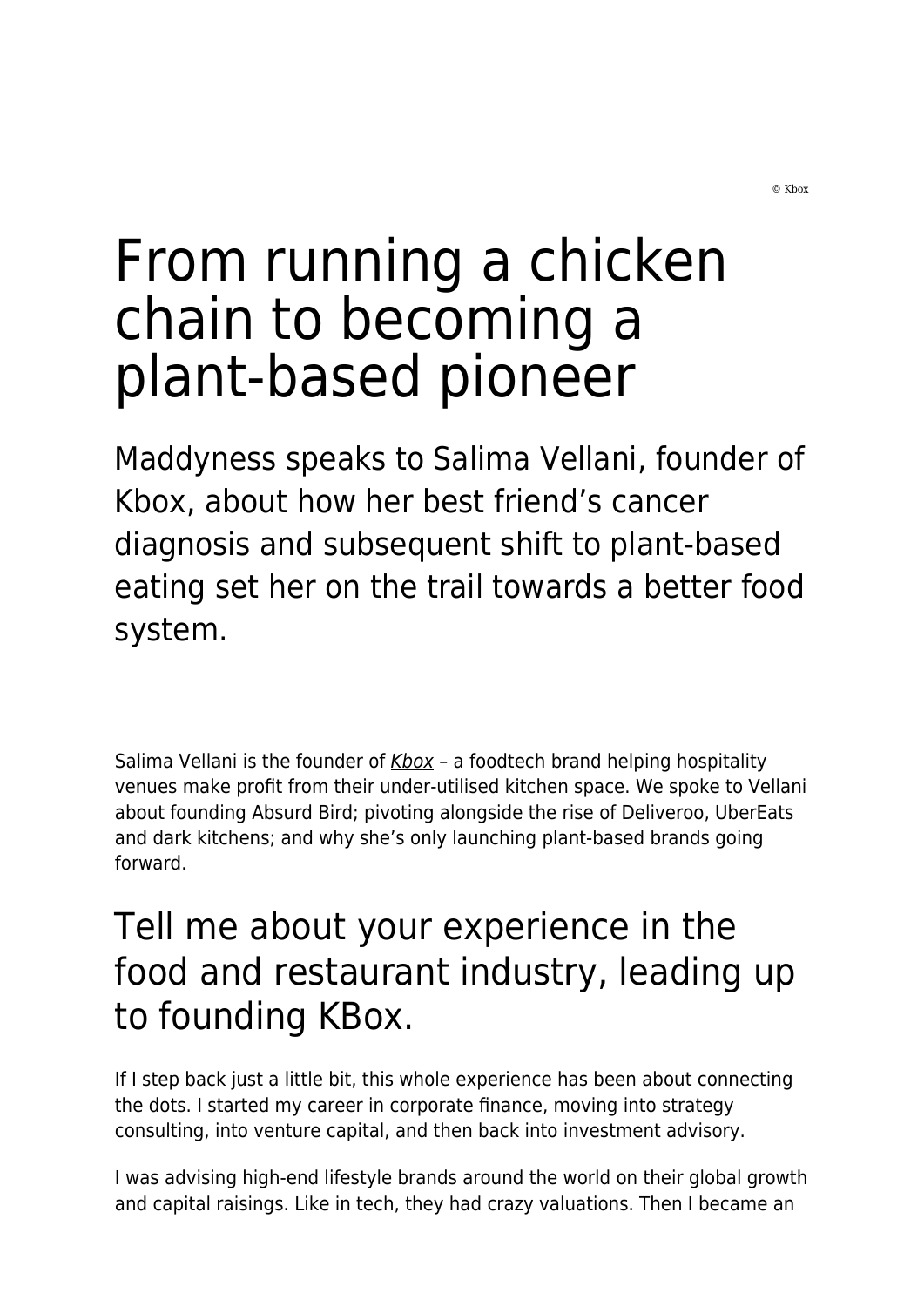investor into restaurants about 11 years ago.

### The food space has really evolved over the last ten years; everybody's jumping into it.

About five years ago, I started a brand – Absurd Bird – because I absolutely loved what Shake Shack and Five Guys were thinking about in terms of 'premiumising' very obvious fast food products. I thought chicken would be the next thing.

We had about three offers from private equity firms about six months into our first opening – which is very unusual. I say that not out of hubris, because it's not about us having the best chicken brand, but because it really indicates how private equity was throwing money at every single brand that had any legs.

We turned it down, and grew organically. But as a result of what I just mentioned, a lot of money was thrown into the space by private equity. This meant the casual dining industry became completely oversaturated.

About three years ago, I started looking much more closely at our books and our numbers. Our revenue is stabilised, but our margins were shrinking quite considerably, because we were suffering from high rent costs, high food costs and high labour costs.

UberEats – literally, the European head office – opened up down the round from our first restaurant. We were very successful on UberEats, and we sometimes had more bikes outside than we had bums on seats. It was quite ridiculous at some point.

What was really interesting at the time, was that because I'd been in the industry for so long in so many different capacities, I was invited to join a couple of boards of venture-backed businesses. They weren't called dark kitchen businesses back then – but that's what they were, essentially.

I flew out, met with these companies, met with founders, and I just didn't get it. The model doesn't stack up right from a numbers point of view and, secondly, it's adding to the problem that the industry is facing. These dark kitchen businesses are effectively competing with restaurants by 'being a restaurant', and I was just so against this.

But it did show me that venture capitalists are throwing billions and billions of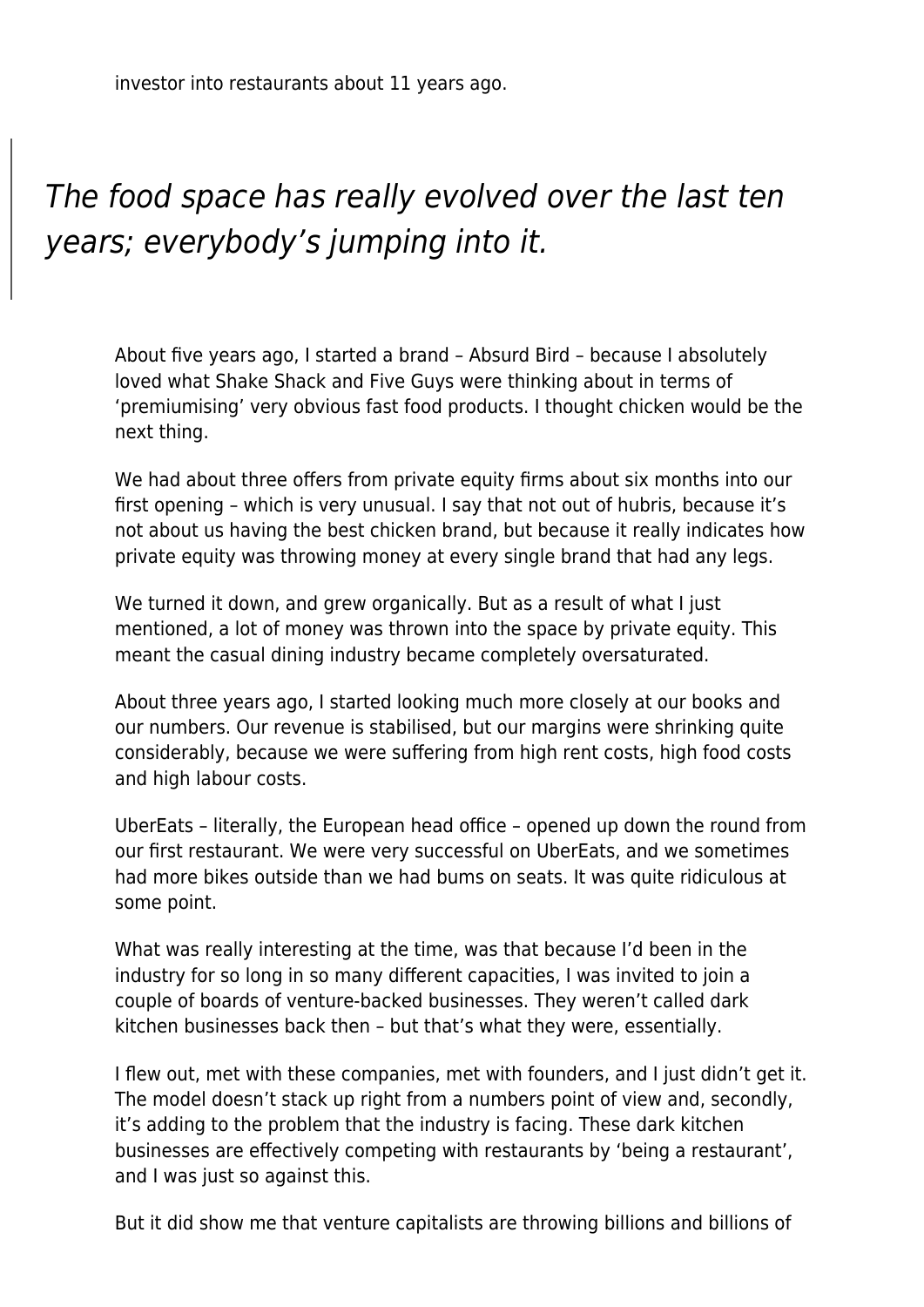dollars into food delivery platforms. And they're also starting to invest behind new models like these, proliferating around the food delivery space.

#### So I came back and said to my team: we've got to focus on delivery because it's here to stay.

We didn't have any money; we were struggling. I actually asked my team to go out and figure out what we could do, giving them eight weeks to report back. They came back, and we saw this slow progression. Eventually, when they figured out what they were doing, we saw anywhere from 10 to 20 percent week on week increase in delivery sales.

In order to get better at delivery, you have to do things that you would think about as a restaurant or as an operator. It's a very different model. You have to get your food out: if you're two or five minutes late to get your food out to your restaurant customer, you're not going to suffer any real revenue impact. If the same thing happens on delivery, however, you can lose that customer and experience significant revenue impact – because of the way the algorithms work on the platforms.

There were 15 or 20 other things like this that we began to understand. We took the ingredients that we had, and virtualised parts of our brand. We made menus, and launched brands.

Then, I brought in a Michelin-starred chef and I said to him, if we add rice and fish into our absurd bird ingredients, matrix, what happens? And suddenly he could do poke bowls; he could do Mexican food.

We deskilled the menu so that the cooks in our kitchens – rather than Michelinstarred chefs – can start cooking these dishes. We started building things for delivery, looking at things like packaging and messaging, and making sure the food that you construct doesn't become disgusting when it arrives to the customer.

I wanted to develop the ability to move a brand in and out of a kitchen, because people's habits and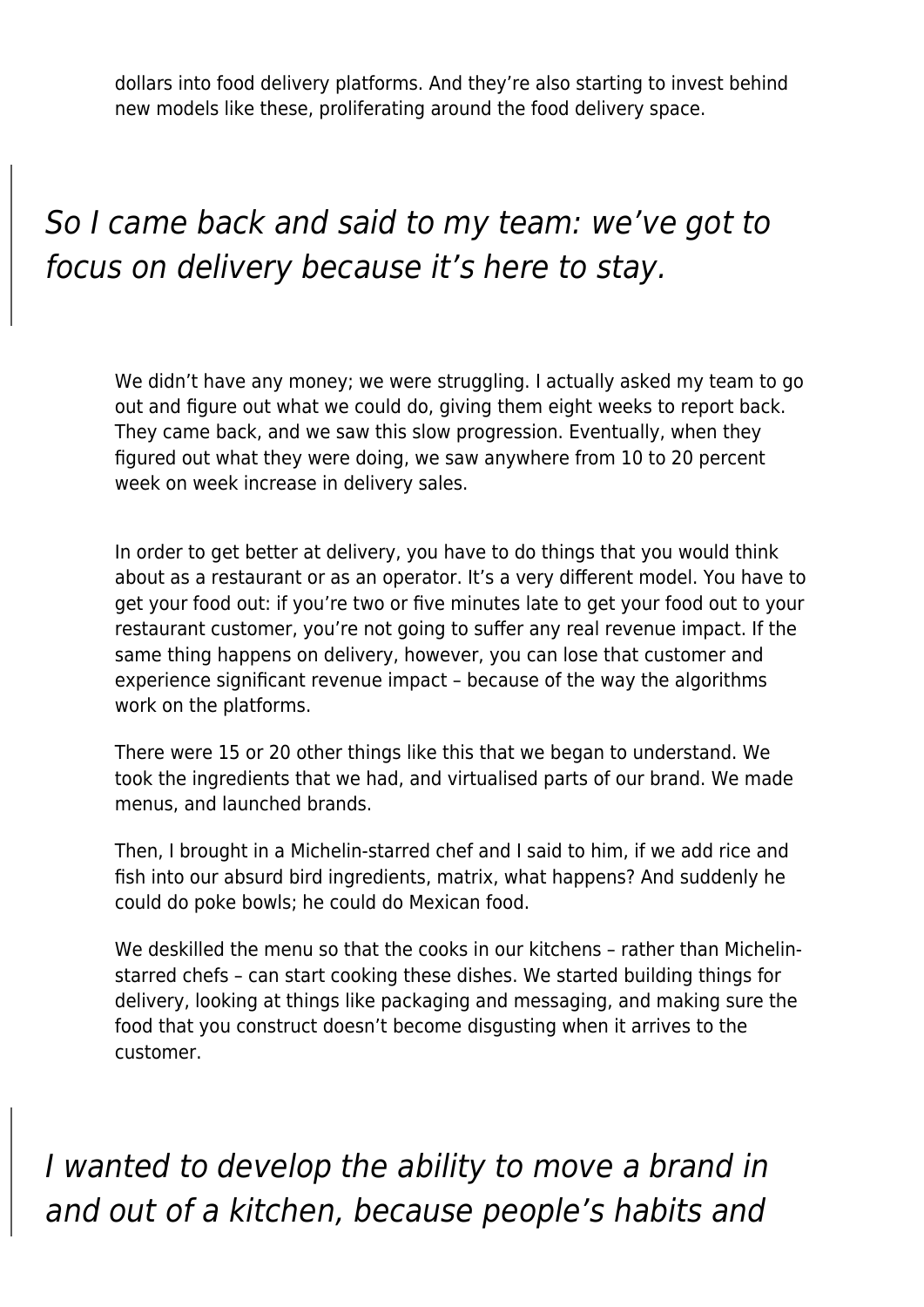#### desires are changing so much. We need to evolve very quickly.

The interesting thing was: we started really turning these sites around, and bringing in revenue. We were training all our staff in our restaurants; and at around the same time, we were approached by a very large UK leisure operator.

I figured we could use their kitchens for delivery, which I'd never done before. They gave us five sites to try for four months. Long story short: they stopped us and said, we don't need anymore proof. We're getting revenue we've never seen before. On premises, sales have gone up – because we've elevated the quality of our food internally. Our food costs have dropped, because we function so much more efficiently, and the kitchen staff are much happier.

I thought the opposite would happen – that the staff would get irritated because they have more work. But what actually happened was they felt much more involved; they were being upscaled and retrained, and they were much more critical to the business.

The leisure operator asked us to roll out across 100 sites within two months. We did it - and KBox was born. There are so many underutilised kitchens out there.

90% of kitchens in the hotel and pub industries, and 70% in the restaurant industry, are underutilised.

We don't need more kitchens; we just need to use the kitchens that are out there better.

#### You call them host kitchens. What's the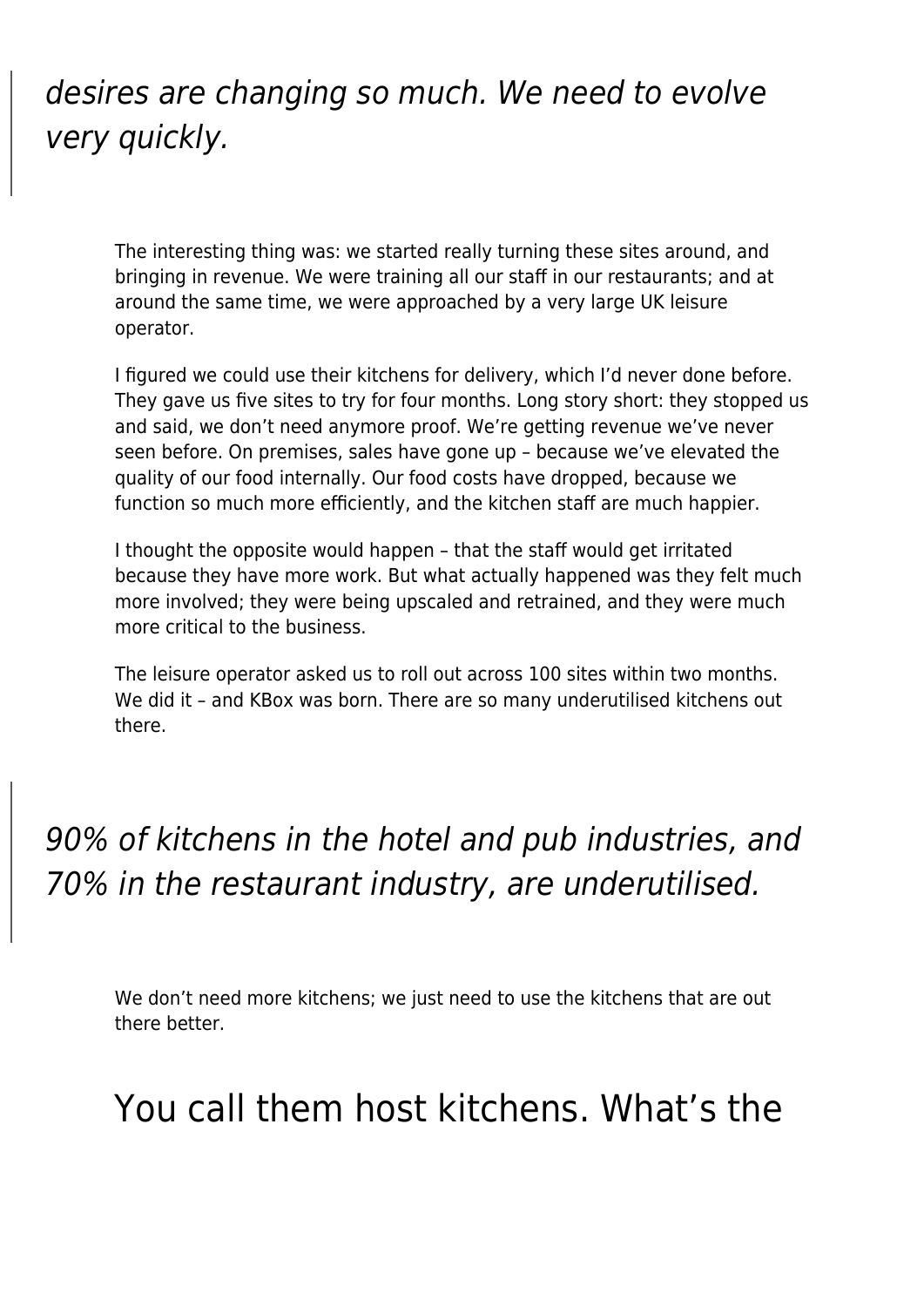## exact difference between a host kitchen and a dark kitchen? Are you the only ones doing this?

A dark kitchen is a kitchen created just to serve as a delivery market. There's no front.

A host kitchen is a kitchen that's operating for its normal business. It could be a pub, university, restaurant, hotel, gym, or a cinema. We come in; they host our brands and our technology.

We can give them revenue through their kitchen, but they can continue doing what they're doing on a daily basis.

We were pioneers in the space, but since then there have been a lot of copycats. We're seeing people come up with virtual brands and give them to other kitchens. But we do more; it's literally a one-click solution, giving people brand plus technology. We're very focused on the technology, because we think this is about efficiencies and data.

What kind of response have you had from people working in kitchens and restaurants to these very novel concepts like virtual brands, for example? Are they excited or sceptical?

Everybody that we work with becomes a massive believer. We give them room to breathe, and an extra revenue stream. We can help a great little Jamaican restaurant keep producing that great Jamaican food – and get more revenue.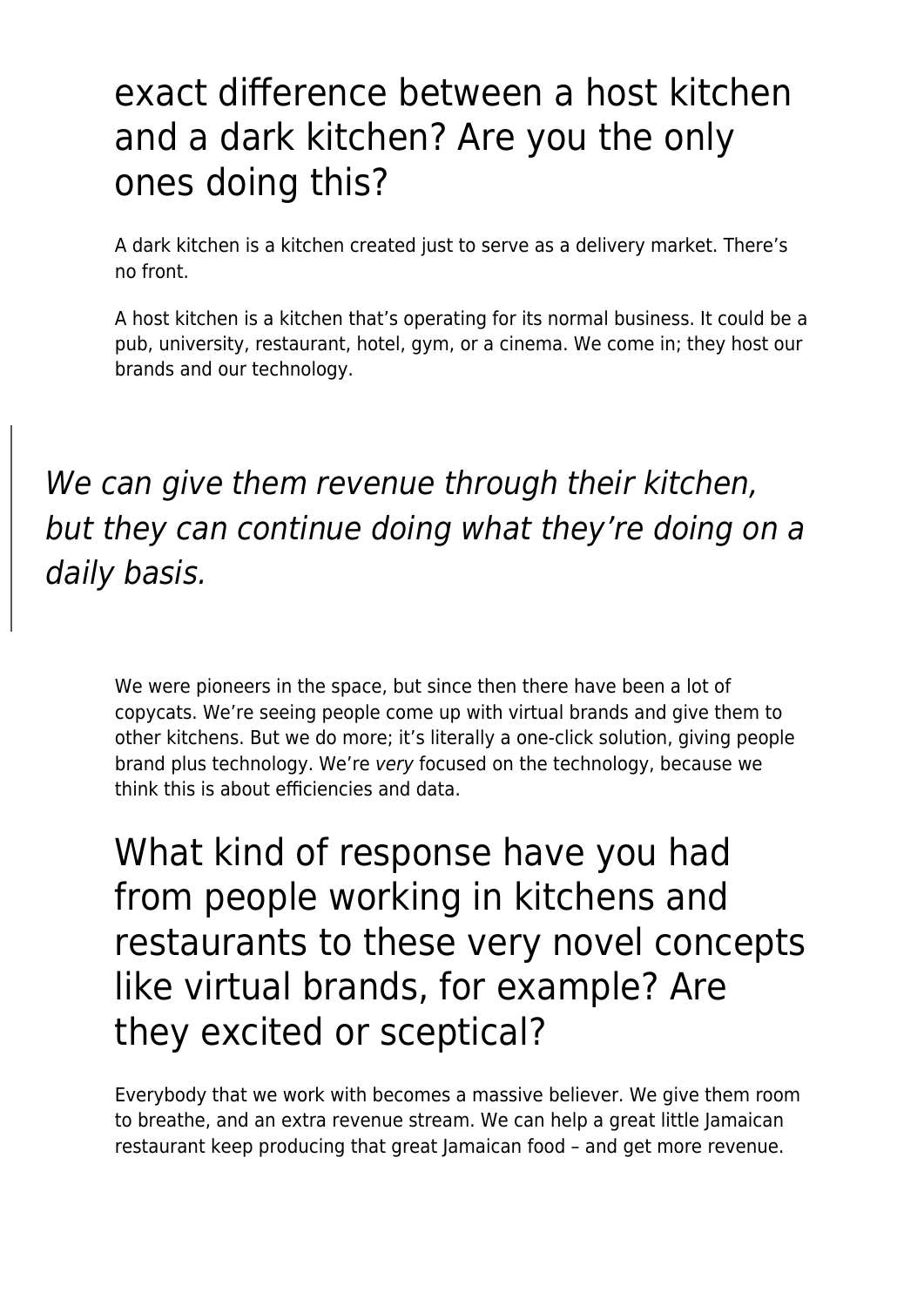## You collaborated with ASDA on its vegan counter. Can you talk about the role plant-based food and sustainability is playing for you at the moment?

ASDA called us up one day and said they'd seen a massive growth in PoP-based shopping. They knew that our passion was very much [plant-based food](https://www.maddyness.com/uk/2021/01/27/this-freezer-aisle-favourite-has-been-touted-the-next-oatly/), so they said: we can't think of anyone better than you guys and we'd love to launch a vegan deli and butcher.

We got the call early December and they asked us to launch by mid-January. It was very much driven from the top; we're all very passionate about getting much more involved in plant based food – making it more affordable and accessible to ASDA's customer base. We wanted to show that it can be fun, interesting and exciting.

After we launched it, we had a lot of people from around the world reach out to us and ask if we would launch with them.

> As for sustainability in general: we've got 20-30 brands. I've said, moving forward, I only want plant-based brands being created. For me, it's very important. It's a smart business decision, but its also a question of what we stand for.

We stand for transforming the health of kitchens, at the core. But we should stand for making sure that all the food that we bring out is [better for people,](https://www.maddyness.com/uk/2021/03/31/an-interview-with-meatless-farm-founder-morten-toft-bech/) [better for their health, better for the planet](https://www.maddyness.com/uk/2021/03/31/an-interview-with-meatless-farm-founder-morten-toft-bech/).

It's a very interesting journey that you've had – from the chicken company,